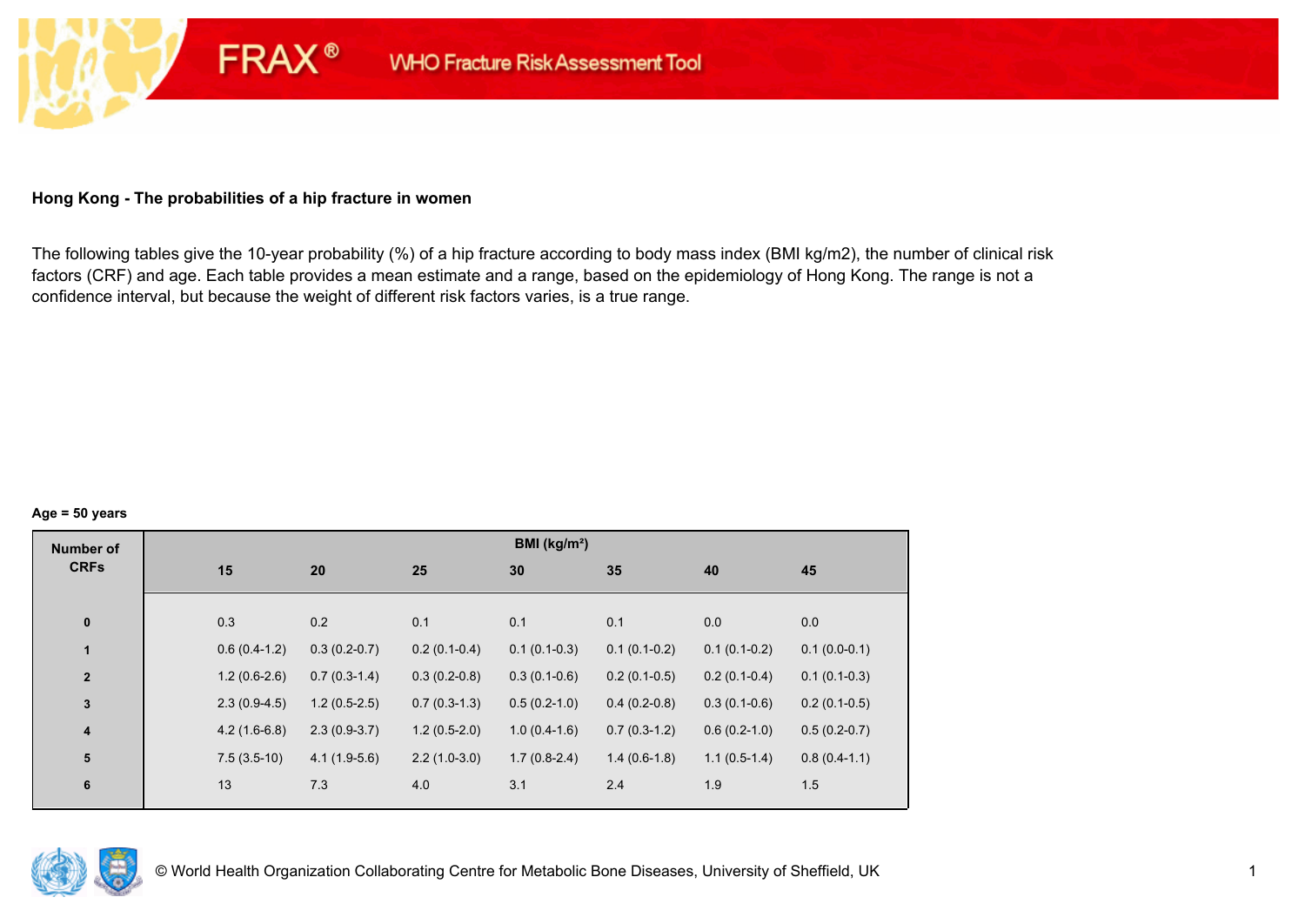# **Age = 55 years**

**FRAX®** 

| <b>Number of</b>        |     |                                  |                | BMI ( $kg/m2$ ) |                |                |                |
|-------------------------|-----|----------------------------------|----------------|-----------------|----------------|----------------|----------------|
| <b>CRFs</b>             | 15  | 20                               | 25             | 30              | 35             | 40             | 45             |
|                         |     |                                  |                |                 |                |                |                |
| $\bf{0}$                | 0.8 | 0.4                              | 0.2            | 0.2             | 0.1            | 0.1            | 0.1            |
| $\mathbf{1}$            |     | $0.8(0.6-1.4)$<br>$1.5(1.0-2.7)$ | $0.4(0.3-0.8)$ | $0.3(0.2-0.6)$  | $0.3(0.2-0.5)$ | $0.2(0.1-0.4)$ | $0.2(0.1-0.3)$ |
| $\mathbf{2}$            |     | $1.5(0.8-3.1)$<br>$2.8(1.5-5.6)$ | $0.8(0.5-1.7)$ | $0.6(0.4-1.3)$  | $0.5(0.3-1.0)$ | $0.4(0.2-0.8)$ | $0.3(0.2-0.6)$ |
| $\mathbf 3$             |     | $2.8(1.3-5.4)$<br>$5.2(2.4-9.7)$ | $1.5(0.7-2.9)$ | $1.2(0.5-2.3)$  | $0.9(0.4-1.8)$ | $0.7(0.3-1.4)$ | $0.6(0.3-1.1)$ |
| $\overline{\mathbf{4}}$ |     | $5.1(2.2-8.1)$<br>$9.2(4.1-14)$  | $2.8(1.2-4.4)$ | $2.2(0.9-3.5)$  | $1.7(0.7-2.7)$ | $1.3(0.6-2.1)$ | $1.0(0.4-1.6)$ |
| ${\bf 5}$               |     | $16(8.6-21)$<br>$9.0(4.8-12)$    | $4.9(2.6-6.6)$ | $3.9(2.0-5.2)$  | $3.0(1.6-4.0)$ | $2.3(1.2-3.1)$ | $1.8(1.0-2.4)$ |
| 6                       | 26  | 15                               | 8.6            | 6.7             | 5.3            | 4.1            | 3.2            |

### **Age = 60 years**

| <b>Number of</b> |     |                                  |                |                | BMI (kg/m <sup>2</sup> ) |                |                |
|------------------|-----|----------------------------------|----------------|----------------|--------------------------|----------------|----------------|
| <b>CRFs</b>      | 15  | 20                               | 25             | 30             | 35                       | 40             | 45             |
| $\pmb{0}$        | 1.8 | 1.0                              | 0.5            | 0.4            | 0.3                      | 0.3            | 0.2            |
| $\mathbf{1}$     |     | $1.8(1.3-2.9)$<br>$3.3(2.4-5.2)$ | $1.0(0.7-1.6)$ | $0.8(0.5-1.2)$ | $0.6(0.4-0.9)$           | $0.5(0.3-0.7)$ | $0.4(0.3-0.6)$ |
| $\overline{2}$   |     | $6.0(3.5-11)$<br>$3.3(1.9-6.0)$  | $1.8(1.1-3.3)$ | $1.4(0.8-2.6)$ | $1.1(0.6-2.0)$           | $0.8(0.5-1.6)$ | $0.7(0.4-1.2)$ |
| 3                |     | $11(5.4-18)$<br>$5.9(3.0-10)$    | $3.2(1.6-5.8)$ | $2.5(1.3-4.5)$ | $2.0(1.0-3.5)$           | $1.5(0.8-2.7)$ | $1.2(0.6-2.1)$ |
| 4                |     | $18(9.3-26)$<br>$10(5.2-15)$     | $5.7(2.8-8.7)$ | $4.5(2.2-6.8)$ | $3.5(1.7-5.3)$           | $2.7(1.3-4.2)$ | $2.1(1.0-3.2)$ |
| 5                |     | 29 (19-36)<br>$17(11-22)$        | $9.8(6.0-13)$  | $7.7(4.7-10)$  | $6.0(3.6-7.9)$           | $4.7(2.8-6.2)$ | $3.7(2.2-4.8)$ |
| $\boldsymbol{6}$ | 44  | 28                               | 16             | 13             | 10                       | 8.0            | 6.3            |

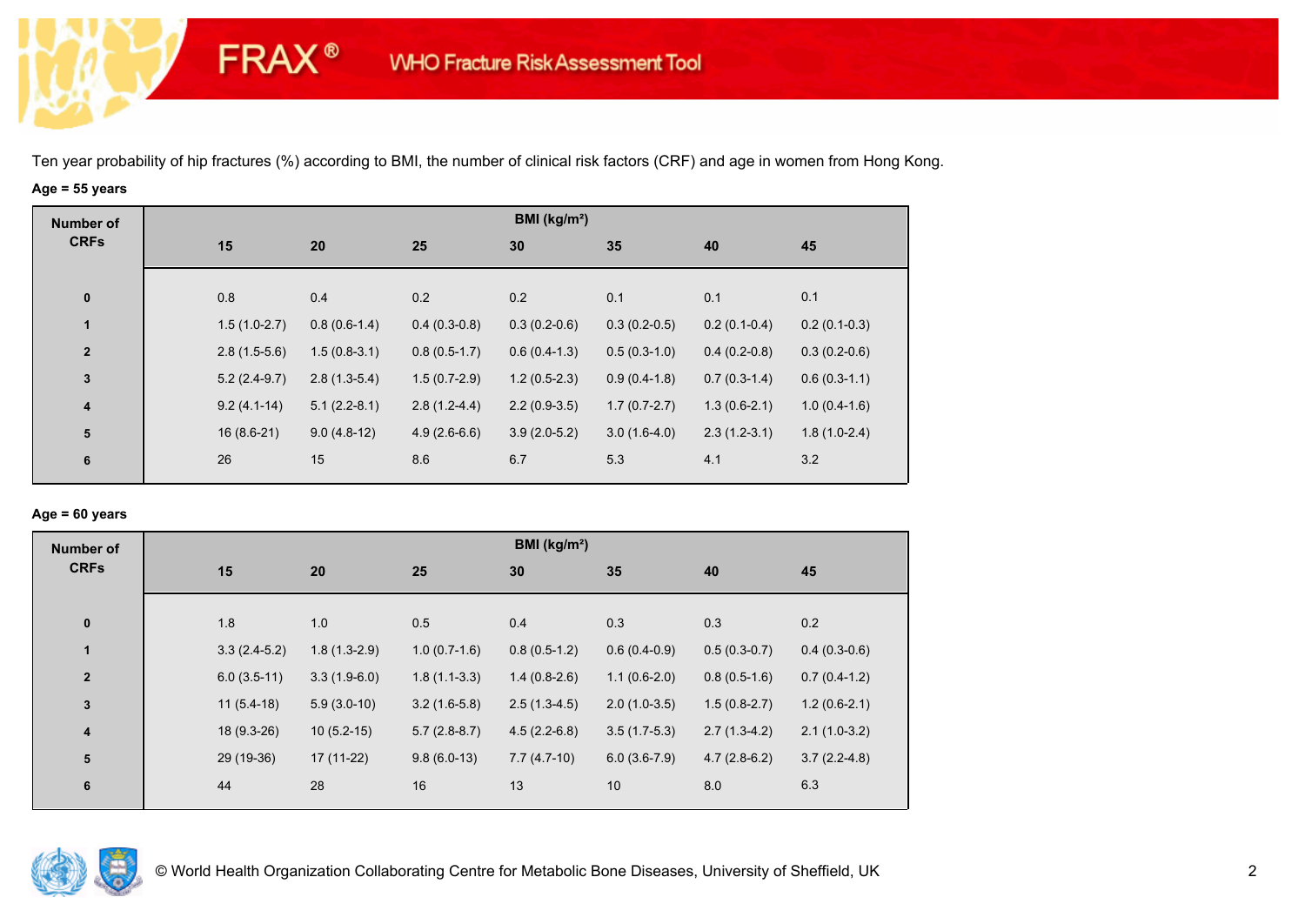# **Age = 65 years**

**FRAX®** 

| <b>Number of</b>        |                |                |                | BMI ( $kg/m2$ ) |                |                |                |
|-------------------------|----------------|----------------|----------------|-----------------|----------------|----------------|----------------|
| <b>CRFs</b>             | 15             | 20             | 25             | 30              | 35             | 40             | 45             |
|                         |                |                |                |                 |                |                |                |
| $\bf{0}$                | 3.9            | 2.2            | 1.2            | 0.9             | 0.7            | 0.6            | 0.4            |
| $\mathbf{1}$            | $6.8(5.1-9.5)$ | $3.8(2.8-5.3)$ | $2.1(1.6-2.9)$ | $1.6(1.2-2.3)$  | $1.3(0.9-1.8)$ | $1.0(0.7-1.4)$ | $0.8(0.6-1.1)$ |
| $\overline{2}$          | $12(7.5-19)$   | $6.6(4.2-11)$  | $3.7(2.3-6.1)$ | $2.9(1.8-4.8)$  | $2.2(1.4-3.7)$ | $1.7(1.1-2.9)$ | $1.3(0.8-2.3)$ |
| $\mathbf{3}$            | 19 (11-30)     | $11(6.3-18)$   | $6.4(3.5-11)$  | $5.0(2.7-8.3)$  | $3.9(2.1-6.5)$ | $3.0(1.7-5.1)$ | $2.3(1.3-4.0)$ |
| $\overline{\mathbf{4}}$ | $30(19-42)$    | 19 (11-27)     | $11(6.1-16)$   | $8.5(4.8-12)$   | $6.6(3.7-9.8)$ | $5.2(2.9-7.7)$ | $4.0(2.3-6.0)$ |
| ${\bf 5}$               | 46 (35-54)     | $30(21-37)$    | 18 (13-22)     | $14(9.9-18)$    | $11(7.8-14)$   | $8.7(6.1-11)$  | $6.8(4.7-8.8)$ |
| 6                       | 63             | 45             | 28             | 23              | 18             | 14             | 11             |
|                         |                |                |                |                 |                |                |                |

### **Age = 70 years**

| <b>Number of</b> |             |                |                | BMI ( $kg/m2$ ) |                |                |                |
|------------------|-------------|----------------|----------------|-----------------|----------------|----------------|----------------|
| <b>CRFs</b>      | 15          | 20             | 25             | 30              | 35             | 40             | 45             |
|                  |             |                |                |                 |                |                |                |
| $\bf{0}$         | 8.3         | 4.8            | 2.7            | 2.1             | 1.6            | 1.2            | 1.0            |
| $\mathbf{1}$     | $15(12-17)$ | $8.6(6.9-9.9)$ | $4.9(3.9-5.6)$ | $3.8(3.0-4.4)$  | $3.0(2.4-3.4)$ | $2.3(1.8-2.6)$ | $1.8(1.4-2.1)$ |
| $\overline{2}$   | 25 (17-32)  | $15(10-20)$    | $8.8(5.9-12)$  | $6.9(4.6-9.1)$  | $5.4(3.6-7.1)$ | $4.2(2.8-5.6)$ | $3.3(2.2-4.3)$ |
| $\mathbf{3}$     | 40 (28-53)  | 26 (18-36)     | 16 (10-23)     | $12(8.0-18)$    | $9.7(6.3-14)$  | $7.6(4.9-11)$  | $5.9(3.8-8.8)$ |
| 4                | 58 (47-71)  | 41 (32-54)     | 27 (20-36)     | $21(16-30)$     | $17(13-24)$    | 13 (9.9-19)    | $11(7.7-15)$   |
| 5                | 75 (70-81)  | 60 (55-68)     | 42 (38-49)     | $35(31-41)$     | 28 (25-34)     | 23 (20-27)     | 18 (16-22)     |
| $6\phantom{1}6$  | 85          | 78             | 62             | 53              | 45             | 37             | 30             |
|                  |             |                |                |                 |                |                |                |

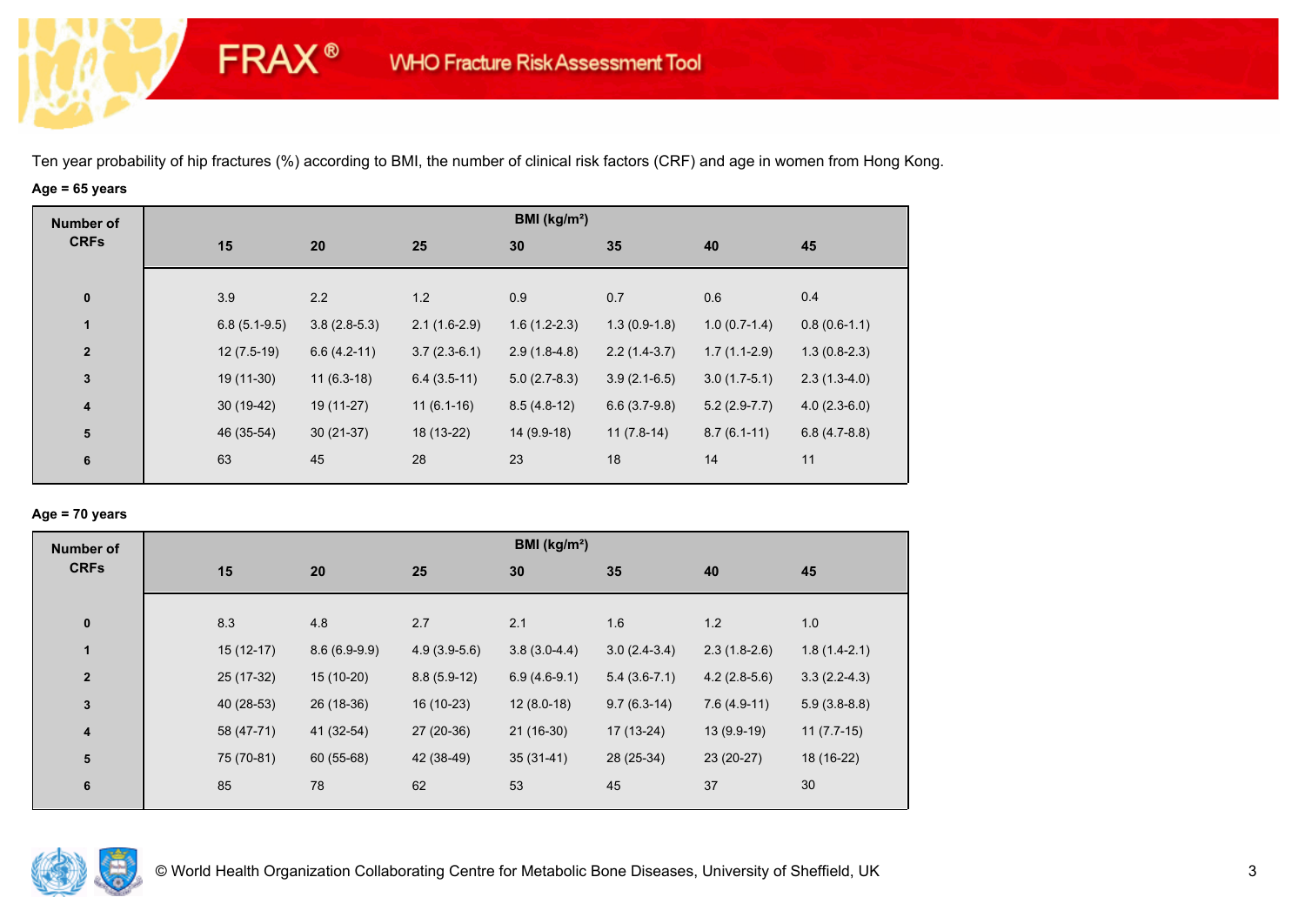# **Age = 75 years**

**FRAX®** 

| <b>Number of</b>        |             |             |               | BMI (kg/m <sup>2</sup> ) |               |                |                |
|-------------------------|-------------|-------------|---------------|--------------------------|---------------|----------------|----------------|
| <b>CRFs</b>             | 15          | 20          | 25            | 30                       | 35            | 40             | 45             |
|                         |             |             |               |                          |               |                |                |
| $\bf{0}$                | 14          | 8.8         | 5.1           | 4.0                      | 3.1           | 2.4            | 1.8            |
| 1                       | $26(19-41)$ | $17(12-27)$ | $9.9(7.3-17)$ | $7.8(5.7-13)$            | $6.1(4.4-10)$ | $4.7(3.4-8.1)$ | $3.7(2.7-6.3)$ |
| $\overline{\mathbf{2}}$ | 42 (28-60)  | 29 (18-45)  | $18(11-31)$   | $15(8.6-25)$             | $12(6.7-20)$  | $9.0(5.2-16)$  | $7.1(4.0-12)$  |
| $\mathbf{3}$            | 59 (42-76)  | 46 (29-64)  | $32(19-48)$   | 26 (15-40)               | $21(12-33)$   | $17(9.0-27)$   | $13(7.0-21)$   |
| $\overline{\mathbf{4}}$ | 75 (60-85)  | 65 (46-79)  | $50(31-67)$   | 42 (25-58)               | $35(20-50)$   | 29 (16-41)     | $23(12-34)$    |
| 5                       | 84 (75-89)  | 80 (66-87)  | 70 (51-79)    | 62 (43-72)               | 54 (35-63)    | 46 (29-55)     | 38 (23-46)     |
| 6                       | 89          | 88          | 85            | 80                       | 73            | 65             | 57             |
|                         |             |             |               |                          |               |                |                |

### **Age = 80 years**

| <b>Number of</b> |             |             |            | BMI ( $kg/m2$ ) |               |               |               |
|------------------|-------------|-------------|------------|-----------------|---------------|---------------|---------------|
| <b>CRFs</b>      | 15          | 20          | 25         | 30              | 35            | 40            | 45            |
| $\pmb{0}$        | 20          | 13          | 8.5        | 6.6             | 5.1           | 3.9           | 3.0           |
| $\mathbf{1}$     | $32(25-50)$ | 24 (18-38)  | 16 (12-26) | $12(9.1-21)$    | $9.6(7.1-17)$ | $7.5(5.5-13)$ | $5.8(4.2-10)$ |
| $\mathbf{2}$     | 47 (34-65)  | $37(25-55)$ | 27 (17-43) | $21(13-35)$     | 17 (11-29)    | $13(8.2-23)$  | $11(6.3-18)$  |
| 3                | 61 (46-75)  | 53 (36-70)  | 42 (25-60) | $35(20-52)$     | 28 (16-44)    | $23(12-36)$   | 18 (9.7-29)   |
| 4                | 73 (58-82)  | 68 (51-79)  | 59 (39-72) | $51(32-65)$     | 43 (26-57)    | $36(21-49)$   | $30(16-41)$   |
| ${\bf 5}$        | 81 (71-85)  | 79 (66-84)  | 74 (57-81) | 67 (49-76)      | 60 (41-69)    | $52(34-61)$   | 44 (27-53)    |
| 6                | 85          | 86          | 84         | 80              | 75            | 68            | 61            |